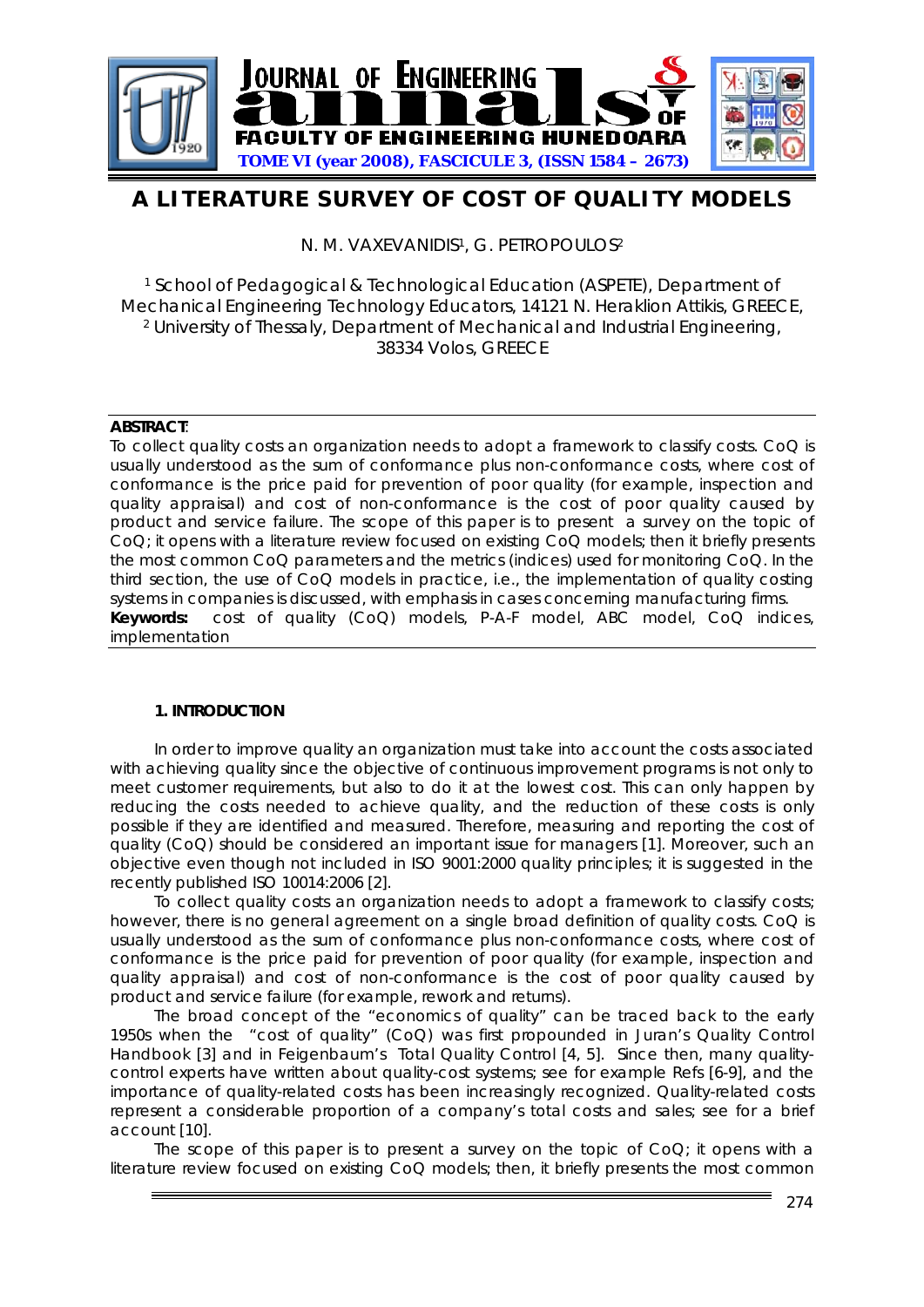

CoQ parameters and the metrics (indices) used for monitoring CoQ. Finally, the use of CoQ models in practice, i.e., the implementation of a quality costing system and cost of quality reporting in companies is discussed, with emphasis in cases concerning manufacturing firms.

# **2. REVIEW of COST OF QUALITY MODELS**

Since Juran [3] discussed the cost of quality, many researchers have proposed various approaches to measuring CoQ. Reviews of CoQ literature can be found in [1, 6, 9]. In this section, we will briefly review the approaches to measuring CoQ. In agreement with the majority of previous researchers present work classifies CoQ models into five discrete generic groups which are: P-A-F or Crosby's model, opportunity cost models, process cost models and ABC models. These models are summarized in Table 1. Obviously, models within one group are not identical; see comments in [1].

| Generic model                         | Cost/activity categories                       |  |
|---------------------------------------|------------------------------------------------|--|
| P-A-F models                          | Prevention + appraisal + failure               |  |
| Crosby's model                        | Prevention + appraisal + failure + opportunity |  |
| Opportunity or intangible cost models | Conformance + non-conformance                  |  |
|                                       | Conformance + non-conformance + opportunity    |  |
|                                       | Tangibles + intangibles                        |  |
|                                       | P-A-F (failure cost includes opportunity cost) |  |
| Process cost models                   | Conformance + non-conformance                  |  |
| ABC models                            | Value-added + non-value-added                  |  |

#### Table 1: Generic CoQ models and cost categories

## **2.1 PAF approach**

After Feigenbaum [4] categorized quality costs into prevention-appraisal-failure (PAF), the PAF scheme has been almost universally accepted for quality costing. The failure costs in this scheme can be further classified into two subcategories: internal failure and external failure costs. In general, these costs are described as follows:

- *Prevention costs:* These costs are associated with the design, implementation and maintenance of the total quality management system. Prevention costs are planned and are incurred before actual operation.
- *Appraisal costs:* These costs are associated with the supplier's and customer's evaluation of purchased materials, processes, intermediates, products and services to assure conformance with the specified requirements.
- **I** Internal failure costs: These costs occur when the results of work fail to reach designed quality standards and are detected before transfer to customer takes place.
- *External failure costs:* These costs occur when products or services fail to reach design quality standards but are not detected until after transfer to the customer.

The basic suppositions of the P-A-F model are that investment in prevention and appraisal activities will reduce failure costs, and that further investment in prevention activities will reduce appraisal costs [6, 8]. The objective of a CoQ system is to find the level of quality that minimizes total CoQ; see also section 2.5. Feigenbaum's and Juran's P-A-F scheme has been adopted by the American Society for Quality Control in 1970 [10] and the British Standard Institute (BS 6143 pt.2) [11], and it is employed by most of the companies which use quality costing [7].

# **2.2 Crosby's model**

Crosby [12] sees quality as "conformance to requirements" and therefore, defines the CoQ as the sum of price of conformance (PoC) and price of non-conformance (PoNC). The price of conformance is the cost involved in making certain that things are done right the first time, which includes actual prevention and appraisal costs, and the price of nonconformance is the money wasted when work fails to conform to customer requirements, usually calculated by quantifying the cost of correcting, reworking or scrapping, which corresponds to actual failure costs.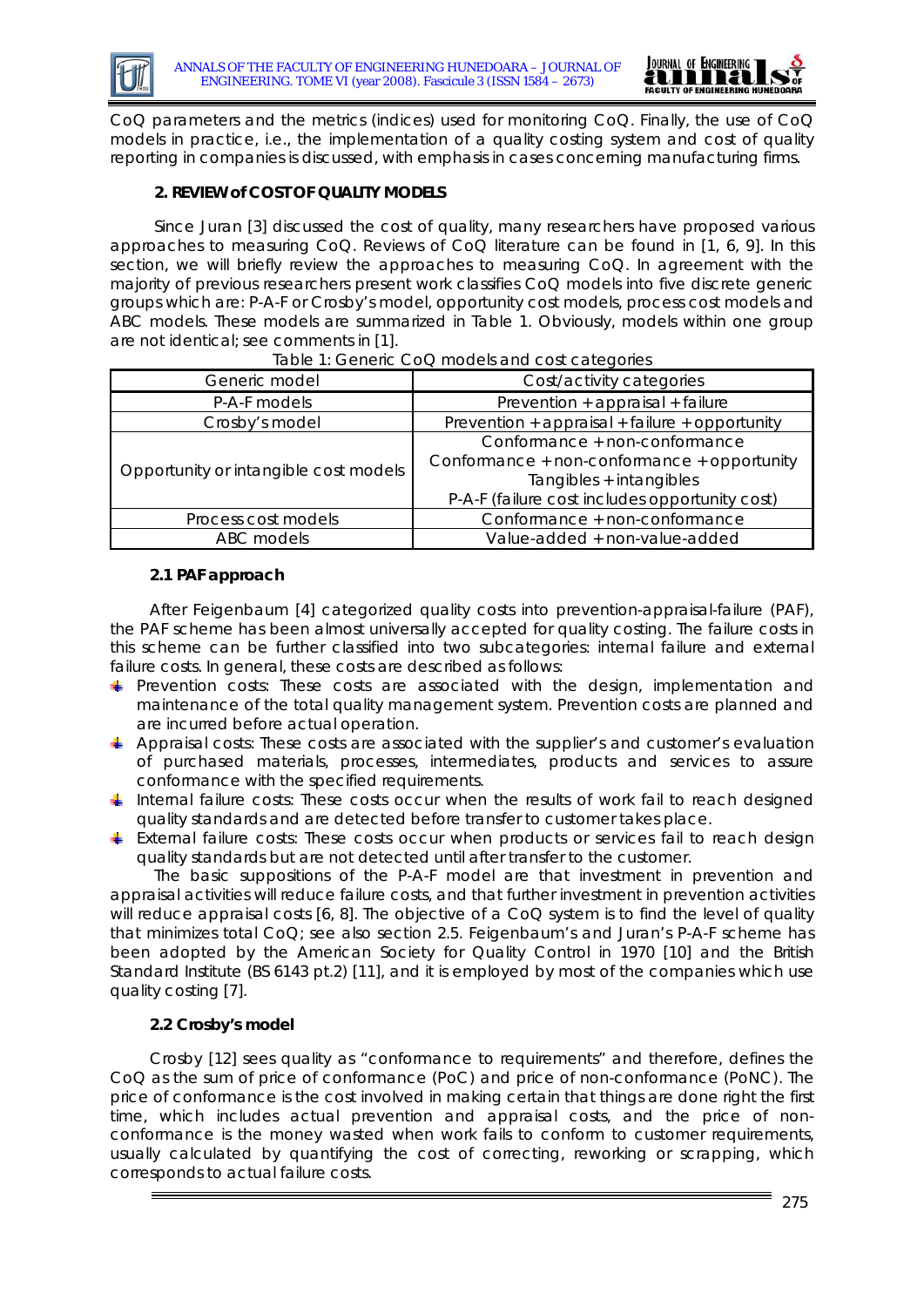



#### **2.3 Intangible costs' models**

This group of models emphasizes the role of intangible cost within the overall quality cost scheme. In general, intangible costs are costs that can be only estimated such as profits not earned because of lost customers and reduction in revenue owing to non-conformance. Actually, in this group of models intangible or opportunity losses cost is incorporated into a typical P-A-F model.

### **2.4 Process cost model**

In view of a number of drawbacks of the P-A-F model [12], the process cost approach, described in the revised BS 6143: Part 1 [13], can be used as an alternative. This approach recognizes the importance of process cost measurement and ownership. The process cost is the total of the cost of conformance (CoC) and the cost of nonconformance (CoNC) for a particular process. The CoC is the actual process cost of providing products or services to the required standards, first time and every time, by a given specified process. The CoNC is the failure cost associated with a process not being operated to the required standard [7]. According to this definition, we know that the content of this categorization (CoC and CoNC) is different from that of Crosby's (PoC and PoNC) mentioned previously.

The process cost model can be developed for any process within an organization. It will identify all the activities and parameters within the process to be monitored by flowcharting the process. Then, the flowcharted activities are allocated as CoC or CoNC, and the cost of quality at each stage (i.e. CoC +CoNC) are calculated or estimated. Finally, key areas for process improvement are identified and improved by investing in prevention activities and process redesign to reduce the CoNC and the excessive CoC respectively [7, 14]. It is believed that this will help to extend the concept of quality costing to all functions of an enterprise and to non-manufacturing organizations, and that it also gets people to consider in more detail the processes being carried out within the organization. The structure of the process cost model is schematically presented in Figure 1.

The use of a process cost model is suggested as a preferred method for quality costing within TQM as it recognizes the importance of process cost measurement and ownership, and presents a more integrated approach to quality than a P-A-F model.

The process cost model pursues a continuous improvement policy on key processes within the organization and innovates where appropriate, which in itself reflects both the kaizen approach and Deming's (1986) plan-do-check-act (PDCA) cycle [15]. It can be applied to both service and manufacturing industries, and can be used to improve a process stage with either a high non-conformance cost by increasing preventative costs or with excessive conformance costs. Quality problems and their causes can be determined more quickly than with the PAF model. However, a complete accurate analysis of a company's activities into interlinked processes without duplication may be more time consuming than with the PAF model [8].



Figure 1: The structure of the process cost model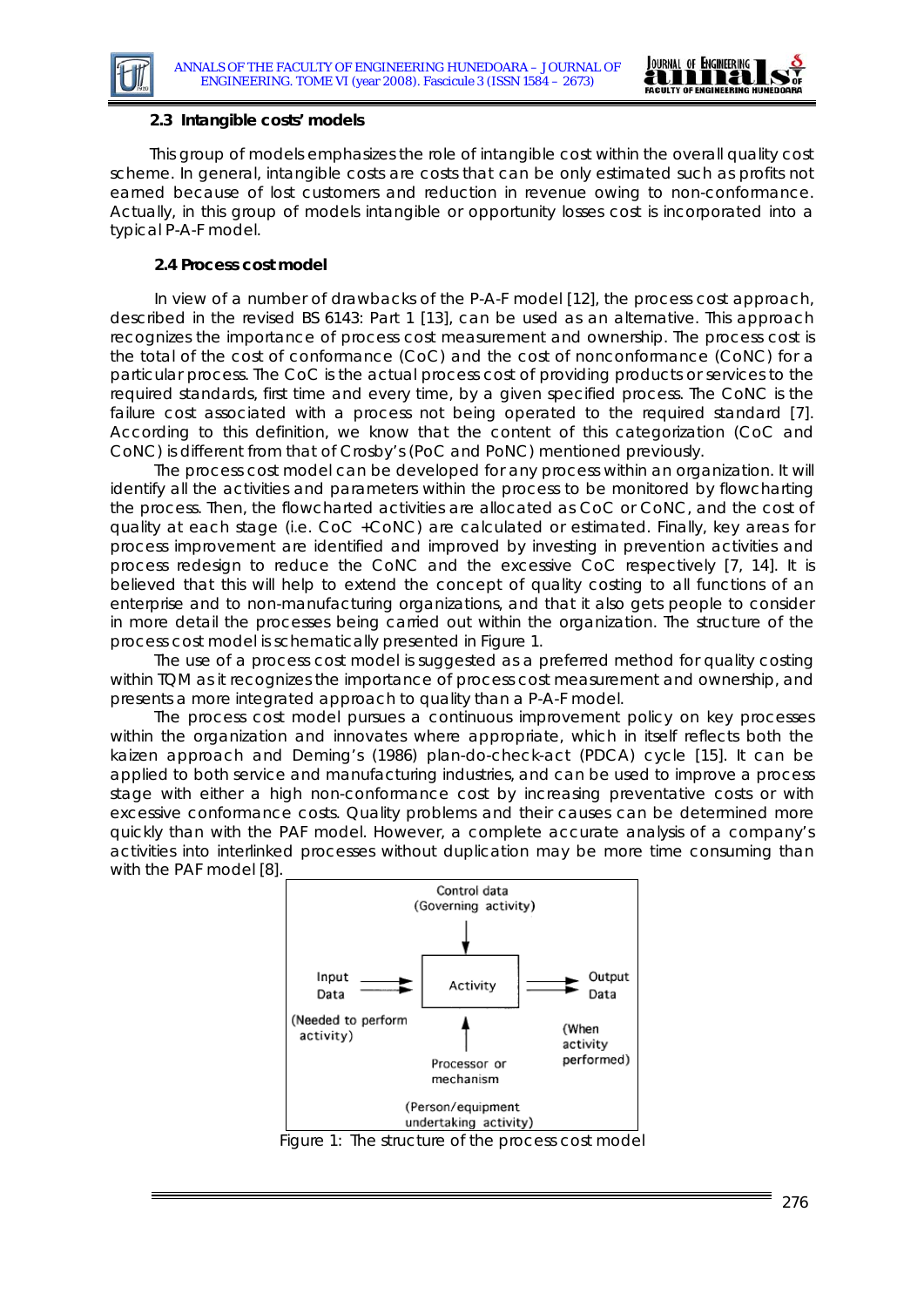



#### **2.5 The old and the new CoQ models**

Traditionaly, aspects and opinions briefly presented above (section 2.1) are summarized in the so-called old CoQ model. This model was firstly proposed by Juran [3] and had been applied extensively till the 90's. This model which is presented in Figure 2 suggests that the costs of poor quality (internal and external failure costs) decrease with higher quality levels, while the costs of achieving good quality (appraisal and prevention costs) increase. The total cost function, representing the sum of both cost categories, has a parabolic shape. According to Juran's interpretation, the resulting cost minimum represents the economically optimal level of quality. The model's inherent quality–cost trade-off has widely shaped the perception that the optimal level of quality must be somewhere below perfection. Therefore the objective of any quality improvement program should be to find the level of quality (defect rate) that minimizes the total cost of quality.

The old COQ model might have gained its wide acceptance because it coincides with an often observed "inspection mentality" of management. However, the view of old CoQ is in conflict with current trends in industry to strive for best possible quality, as the successful quality concept of six sigma demonstrates [16].



Figure 2: The old CoQ model

To explain the discrepancy between the old CoQ model and current findings in industry, four points must be considered. First, the model obviously presupposes a company with a poor quality level, and does not consider that companies might already have a considerable high quality level when they engage into quality improvement. Second, the model is a spotlight on the technological proficiency of the time it was constructed. The prevention of defects has since become more feasible due to technological advances, which benefits both the finding of feasible remedies and the methods of process monitoring. Third, the model makes no reference to the duration for which a company has been engaged in quality improvement. Fourth, the unit cost consideration makes a strong point that the exponential shape of the 'costs of achieving good quality' curve is unrealistic. At higher quality levels, more good products are available to bear the costs of both prevention and appraisal.

The so-called new CoQ model which is more in agreement with empirical findings from industry is presented in Figure 3. It exhibits a weaker increase in appraisal and prevention costs, accounting for a higher prioritization of prevention and new technological solutions that reduce the failure rate and make process monitoring feasible. The total cost curve is negatively sloped and the cost optimum shifts to the perfect quality level. In fact, the new COQ model reflects Deming's viewpoint that we do not need a CoQ model to determine an optimal level of quality. Deming [15] asserts that the costs of selling defective products is so high that quality costs will only be minimized when there is 100% conformance, or zero defects. Consequently, he thinks that there is no reason to measure quality costs since the only sensible strategy is to be sure that no defective products are produced at all.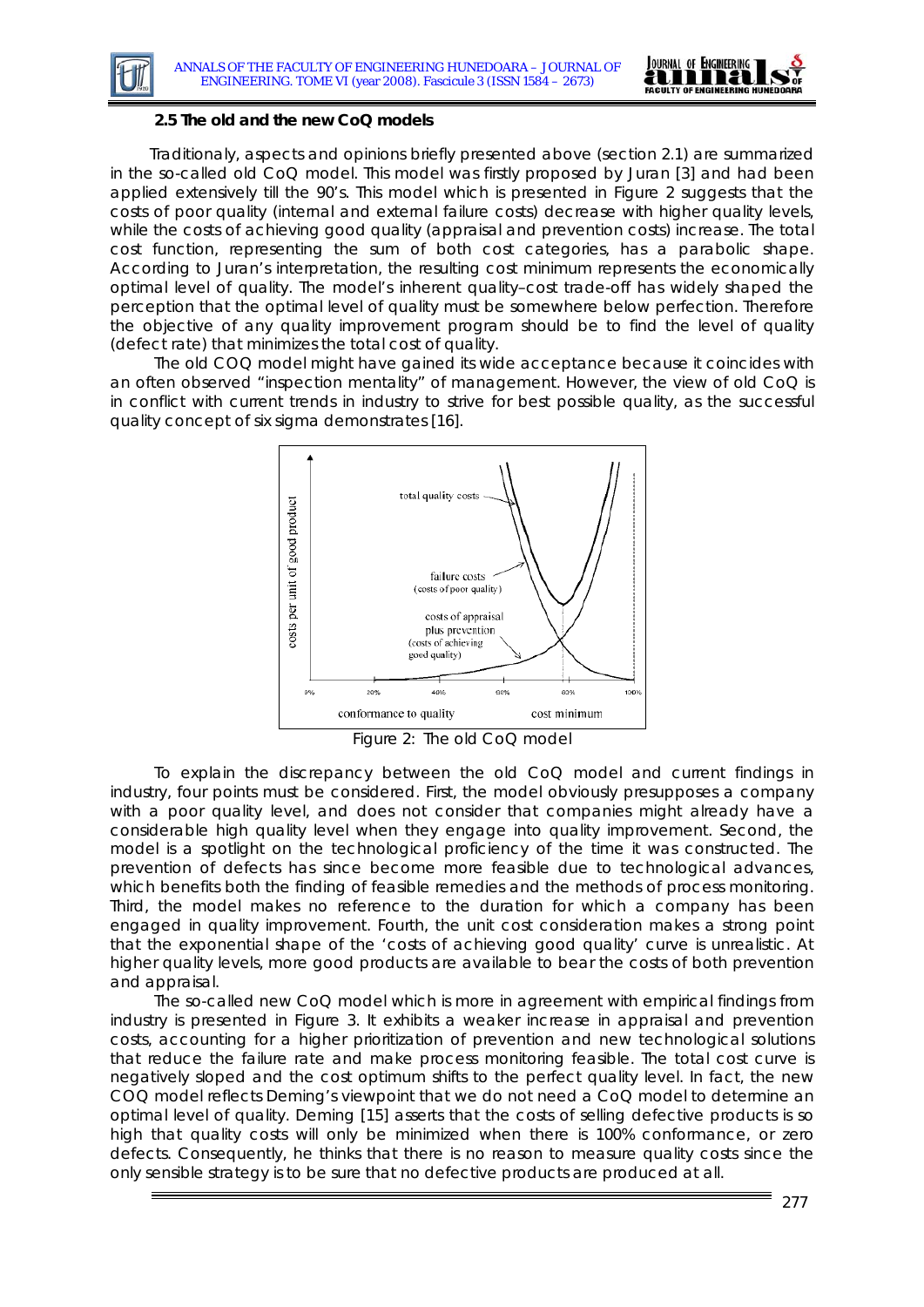





Figure 3: The new CoQ model

In general, it is accepted that the new COQ model presents a much more rounded perspective on quality costs and seems to reflect business reality much closer than the old model, at least for "world-class" organizations. However, there is also a criticism that both models are of a limited value; see the analyses presented in [16].

#### **2.6 ABC models**

Prevention-appraisal-failure (PAF) approach (both old and new) and process cost approach are the two main approaches to measuring CoQ. However, these approaches still cannot provide appropriate methods to include overhead costs in CoQ systems [17].

These deficiencies could be overcome under activity-based costing (ABC) developed by Cooper and Kaplan of Harvard Business School [18, 19]. ABC uses the two-stage procedure to achieve the accurate costs of various cost objects (such as departments, products, customers, and channels), tracing resource costs (including overhead costs) to activities, and then tracing the costs of activities to cost objects. ABC uses the two-stage procedure to achieve the accurate costs of various cost objects (such as departments, products, customers, and channels), tracing resource costs (including overhead costs) to activities, and then tracing the costs of activities to cost objects.

The main shortcoming of traditional cost accounting is to distribute overhead costs over products by using volume-related allocation bases such as direct labor hours, direct labor costs, direct material costs, machine hours, etc. It will not seriously distort the product cost in the conventional manufacturing environment where overheads are just a small portion of product cost. In the modern manufacturing environment, however, the overheads will grow rapidly as manufacturers increasingly promote the level of automation and computerization, and the cost distortion of traditional cost accounting will be significant. In general, traditional cost accounting overcosts high volume products and undercosts low-volume products.

In view of this, the application of ABC methodology was proposed, in order to improve the accuracy of product costs [18, 19]. Early ABC systems focus on the accurate assignment of overhead costs to products. They do not provide direct information about activities and do not consider the costs outside the plant. Thus, a two-dimensional model of ABC was proposed in [17]. This ABC model was characterized by two dimensions: cost assignment view and process view. A detailed analysis of these two sub-systems is not presented due to space restrictions but a schematic overview is given in Figure 4, whilst in Table 2 a comparison between the main CoQ models and the ABC quality costing is presented; see also [17].

It can be easily concluded that the PAF approach of CoQ is activity-oriented, the process cost approach of CoQ is process-oriented, and ABC is activity-oriented for the cost assignment view and process-oriented for the process view.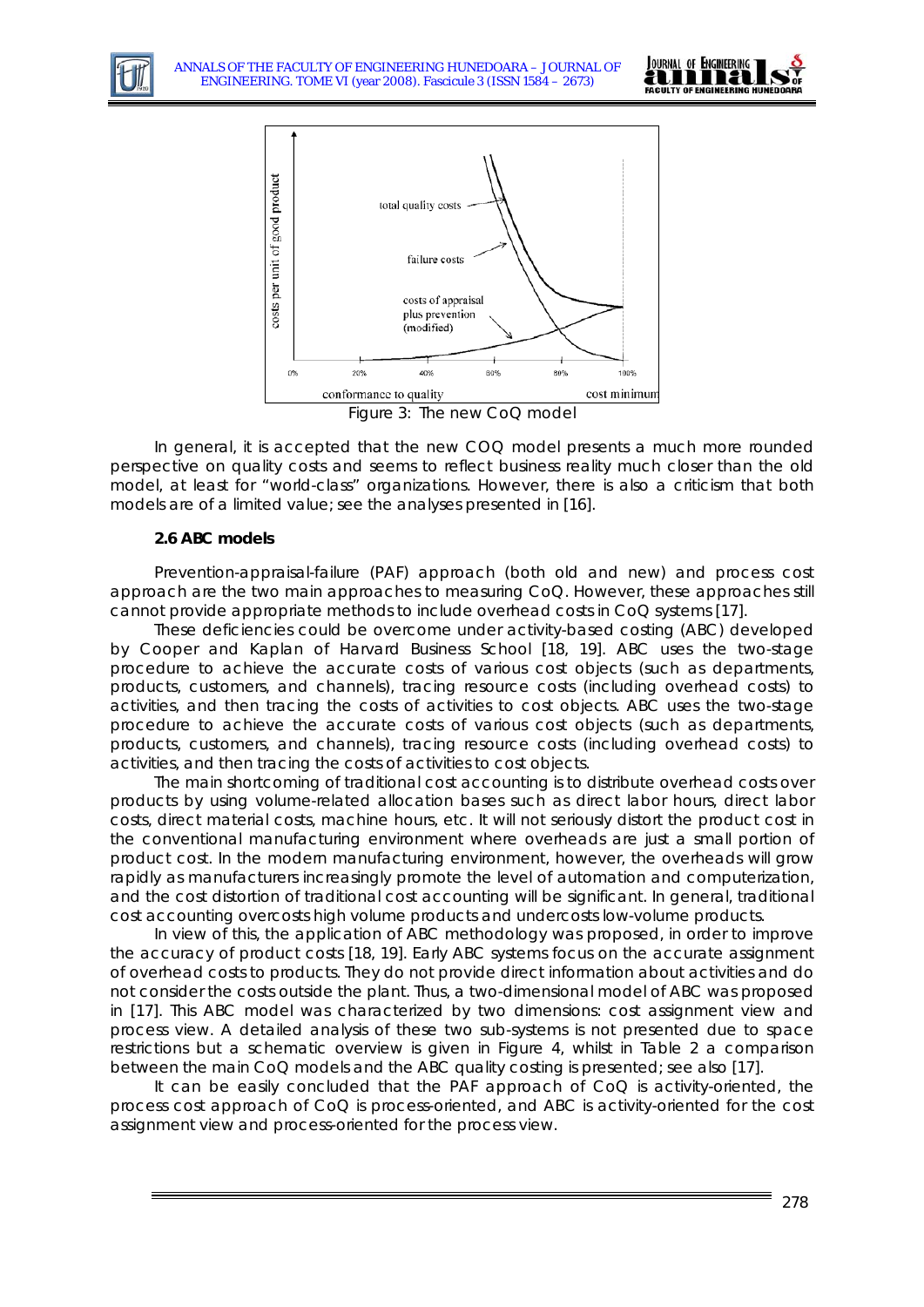





Figure 4: Two-dimensional model of ABC [17]

An integrated CoQ-ABC framework was proposed in 1998 and it was stated that "the cost and non-financial information achieved from the integrated CoQ-ABC system can be used to identify the magnitude of the quality improvement opportunities, to identify where the quality improvement opportunities exist, and to continuously plan the quality improvement programs and control quality costs" [17]. However, to the authors' knowledge, very few implementations of this system in practice have been reported.

| Aspect of                             | rapic z. Companion between main oble approaches and noo (adapted non [17])<br>CoO                                                       |                                | <b>ABC</b>                                                                                                                |
|---------------------------------------|-----------------------------------------------------------------------------------------------------------------------------------------|--------------------------------|---------------------------------------------------------------------------------------------------------------------------|
| comparison                            | PAF approach                                                                                                                            | Process cost model             |                                                                                                                           |
| Orientation                           | Activity-oriented                                                                                                                       | Process-oriented               | Activity-oriented (cost<br>assignment view)<br>Process-oriented (process view)                                            |
| Activity/cost<br>categories           | Prevention<br>Appraisal<br>Internal failure<br><b>External failure</b>                                                                  | Conformance<br>Non-conformance | Value-added<br>Non-value-added                                                                                            |
| Treatment of<br>overhead              | No consensus method to allocate overhead to<br>CoQ elements under current CoQ<br>measurement systems and traditional cost<br>accounting |                                | Assigning overhead to activities<br>by using resource drivers in the<br>first stage of ABC cost<br>assignment view        |
| Tracing costs<br>to their<br>sources? | No adequate method to trace quality costs to<br>their sources                                                                           |                                | Tracing activity costs to cost<br>objects by using activity drivers<br>in the second stage<br>of ABC cost assignment view |
| Improvement<br>objects                | CoQ-related<br>activities                                                                                                               | Processes activities           | Processes/activities                                                                                                      |
| Tools for<br>improvement              | Quality circle<br>Brainstorming<br>Nominal group technique<br>Cause and effect analysis<br>Force-field analysis                         |                                | Process/activity value analysis<br>Performance measurement<br>Benchmarking<br>Cost driver analysis                        |

Table 2: Comparison between main COQ approaches and ABC (adapted from [17])

In general, one serious limitation of the ABC approach is the need to conduct a fullblown activity-based costing analysis to identify and rank each activity. However, a wide variety of service and manufacturing firms have found that simplified activity-based costing concepts can be used to identify non-value-added activities and quality improvement opportunities, without the time and expense required to implement a full ABC system [20].

The goal of the simplified activity analysis is to identify the activities and costs associated with preventing, identifying, and correcting quality problems. To do so, each activity is broken out into four categories: (1) *essential work*, which encompasses valueadded activities required to produce a product or service right the first time, (2) *prevention*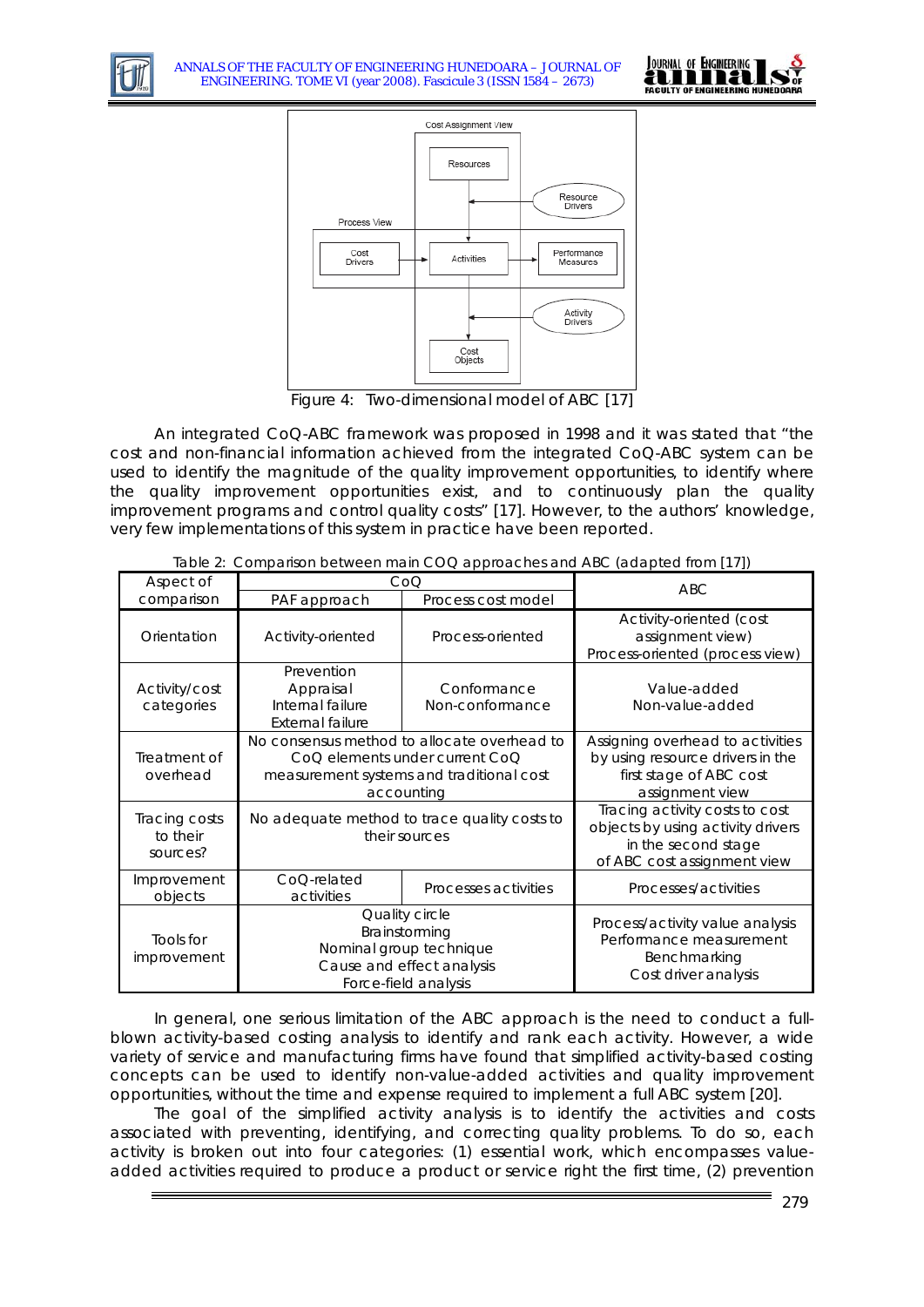



activities such as quality-related training and preventive maintenance that are carried out to avoid defects, rework, or delays, (3) *appraisal* activities such as inspections and data verification that are conducted to measure or test whether a product or service meets customer requirements, and (4) *rework and failure* activities such as problem resolution and defect correction that arise because products or services did not meet customer requirements.

The three activity analysis levels offer various degrees of detail and accuracy, allowing the firm to adapt the analysis to the quality improvement team's requirements and the available time frame and resources. Although the analysis levels vary in terms of data and time requirements, each follows a five step approach.

# **2.7 CoQ elements**

In order to calculate total quality cost, the quality cost elements should be identified under the categories of prevention, appraisal, internal failure and external failure costs. BS 6143: pt.2 (1990); see [11], and ASQC [10] have identified a list of quality cost elements under this categorization. These lists just act as a guideline for quality costing. On the other hand, in order to identify CoQ elements, some organizations benchmark or borrow elements from other companies, which have established CoQ programs. Nevertheless, most quality experts suggest that CoQ programs should be tailor-made for each organization such that they are integrated into a company's organizational structure and accounting system rather than just being borrowed.

## **2.8 CoQ metrics**

CoQ measurement systems should contain good feedback metrics (indices) as well as a mixture of global and detailed metrics. The latter actually represent the elements of CoQ and how the performance of these elements is measured. Some examples of detailed metrics are given in Table 3. Global quality metrics measure global performance; some examples are also given in Table 3. Return on quality (RoQ), defined as the increase in profit divided by the cost of the quality improvement program, is the most frequently mentioned global metric in the context of CoQ. Otherwise, very little has been published on metrics for CoQ.

| Table 3: CoQ metric (indices) |  |
|-------------------------------|--|
|-------------------------------|--|

| Detailed metrics                                                                                                                                                                                                                                                             | Global metrics                                                                                                                                                                                                                                                                |
|------------------------------------------------------------------------------------------------------------------------------------------------------------------------------------------------------------------------------------------------------------------------------|-------------------------------------------------------------------------------------------------------------------------------------------------------------------------------------------------------------------------------------------------------------------------------|
| Cost of assets and materials<br>Cost of preventive labor<br>Cost of appraisal labor<br>Cost of defects per 100 pieces<br>Cost of late deliveries<br>Percent of repeat sales<br>Time between service calls<br>Number of non-conforming calls<br>Number of complaints received | RoQ= increase in profit/cost of quality improvement program<br>Quality rate = ([input - (quality defects + startup defects +<br>rework)]/input<br>Process quality = (available time - rework time)/available time<br>$CoQ_f$ = external failure cost/total cost of<br>quality |

# **3. IMPLEMENTATION OF CoQ MODELS**

# **3.1Usage of quality costing**

Quality costing can be used as a lever to gain top management commitment to initiate an improvement project. Top managers tend to be influenced by data expressed in monetary terms rather than technical data such as defect rates. Their main area of interest can be reflected as a strategic business objective in a company. Their commitment is decisive for the success of a TQM initiative because many resources should be invested in quality improvement projects [8]. In addition to providing a communicating bridge between line and top management, quality costing can provide an overall index for managers to evaluate and monitor the economics, effectiveness and efficiency of quality activities in their organization. Quality costing integrates all the separate quality activities into a total quality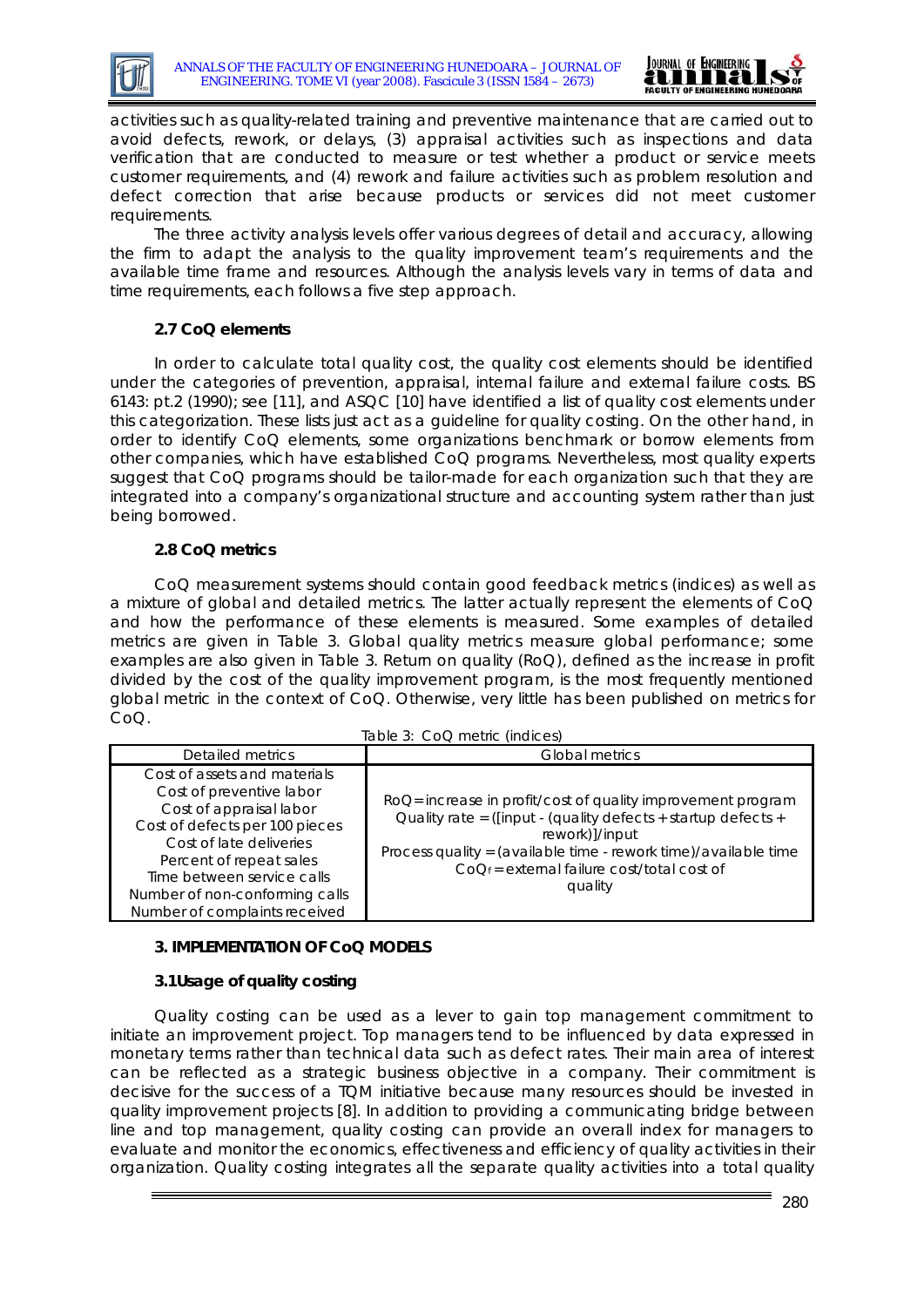

system. It forces the entire organization to examine the performance of each quality activity in terms of costs. Moreover, quality costing can be used as a starting point in setting up a quality system except where an organization already has one.

It should be also noted that the usefulness of CoQ reporting does not have consensus in the literature. Three noted authors on quality management ("gurus"), namely Deming, Crosby, and Juran, each have a different attitude to CoQ reporting (as outlined in [21]). Deming's view is that cost analysis for quality is a misguided waste of time and measuring quality costs to seek optimum defect levels is evidence of failure to understand the problem. Crosby argues that quality costs need to be measured, not for management control, but for the development of "quality" thinking within the organization. The more popular approach is that of Juran who advocates the measurement of costs on a periodic basis as a management control tool.

## **3.2 Implementation in manufacturing firms**

Despite the interest of the academic community and the quality consultants in CoQ models, the situation in the real world is different. The results of numerous industry surveys or research studies, as summarized in [1], confirm that CoQ is not a widely used concept. Quality cost calculations are not common even among the recipients of the Malcolm Baldridge National Quality Award [22]. On the other hand, most examples confirm that quality improvement and cost measurement processes bring about a huge reduction in a company's CoQ.

In a research concerning Australian manufacturing firms [21], it is indicated that of the 136 respondents, 35 firms (25.7%) currently measure the cost of quality in some form. Among the remaining 101 firms which did not measure cost of quality, 37 firms (27.2%) indicated that they plan to implement a CoQ reporting system in the future, and a further 64 firms (47.1%) had no plans to implement CoQ reporting in the future.

In an earlier empirical research, Porter & Rayner [7] studied twenty quality-oriented manufacturing firms in the North of England. The survey revealed that only seven (35%) of the sample made any attempt to monitor quality costs. Only "failure" or "tangible factory" costs were recorded and all figures given appeared to involve an element of estimation. Estimates ranged from 0.8% to 3% of turnover with a mean of 1.9 % of turnover. Six companies estimated that such costs had fallen, in one case from 6.5 % to 1.75 % of turnover. One firm claimed that failure costs had increased from 0.5% to 0.8% of turnover since gaining certification. This had been caused by the adoption of tighter specifications, resulting in more internal rejections.

In 1995 a similar research was performed in 250 companies, in the manufacturing sector, having a minimum of 50 employees [23]. The situation concerning CoQ was improved; 86 % of the companies responded, noted that they did not use BS 6143 standard, however, 78 % provided information about the perceived total cost of quality within their company. It is also interesting to note that only 59 % of the companies stated that they presented quality cost information at management review meetings.

In general, very few studies establish an effective empirical relationship among quality cost components and quality. This is because it is very difficult to observe the quality data for a particular industrial segment unless firms agree to provide the required data.

In 1994, Carr & Ponoemon [24] study the relationships among quality cost components by using 46 paper and pulp manufacturing mills in USA for a period of 48 months. They observe the following relationships: internal failure is the most expensive and prevention is the least expensive quality cost component, the combination of internal and external failure costs is always higher than prevention and appraisal costs, and the quality reject rate decreases with increased volume output. Moreover, this study suggests that only internal failure and external failure costs have a statistically significant correlation with the level of quality. At the same time, Bell et al. [25] estimate that quality cost in the manufacturing industry is between 5 % and 25 % of sales.

In a recent report concerning a leading wire and cable company [26] results, partially in agreement with [24] were obtained: The research, initially, indicated the statistically significant relationship between quality and the combination of appraisal and prevention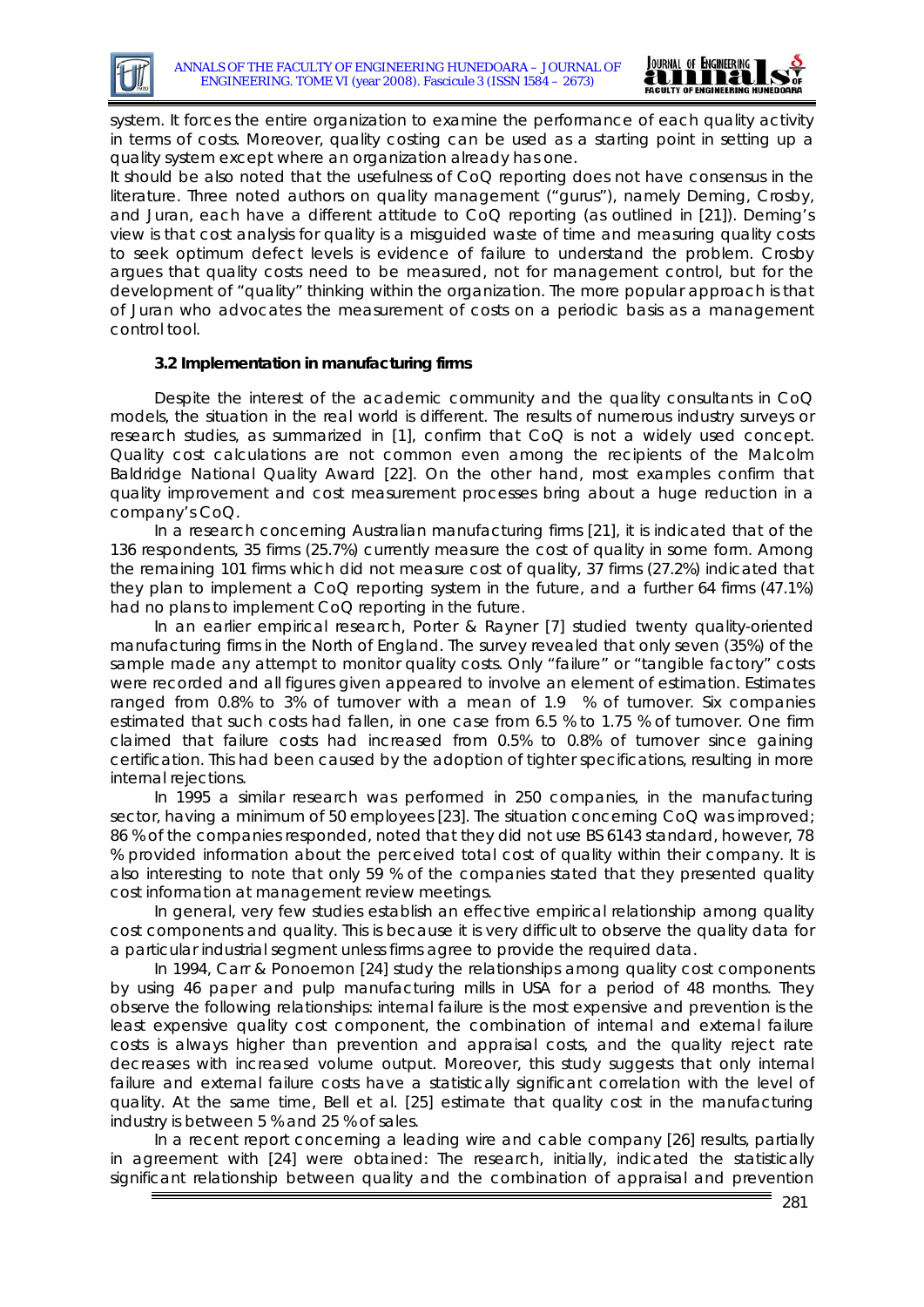

costs. The final results significantly indicated the following: (i) There is an inverse relationship between appraisal cost plus prevention cost and failure cost; (ii) there is a direct relationship between appraisal cost plus prevention cost and quality and (iii) there is an inverse relationship between failure cost and quality.

## **4. CONCLUDING REMARKS**

- 1. In order to improve quality an organization must take into account the costs associated with achieving quality since the objective of continuous improvement programs is not only to meet customer requirements, but also to do it at the lowest cost.
- 2. Total Quality Management (TQM) focuses on process improvement and the elimination of all forms of waste. A realistic estimation of quality costs is an essential element of any TQM initiative. However, in spite of the extensive literature on the importance and principles of quality costing, only a minority of organizations implements CoQ models and uses formal quality costing methods.
- 3. CoQ reporting is beneficial at both the corporate and operational level. At the corporate level it gets management's attention and provides a benchmark against which financial improvement can be measured over time. At the operational level it helps to identify, prioritize, and select projects; provide financial benefits of process improvement and monitor project improvements.
- 4. The P-A-F model is the most recognized internationally approach for quality costing. However, the P-A-F model is mainly a cost categorization scheme and it has serious limitations. A TQM system requires a process approach and the P-A-F model generally fails in this area. A promising alternative for quality costing is the family of process cost models. These models focus on key processes within the organization and attempt to quantify the cost of conformance and the cost of non-conformance. This approach can be a driving force to process improvement in itself and is totally compatible with a TQM holistic model. All CoQ systems should contain good feedback metrics (indices) as well as a mixture of global and detailed metrics.
- 5. Models based on the activity based costing (ABC) methodology, which are activityoriented for the cost assignment view and process-oriented for the process view could be also applied for quality costing; however, their implementation is not widespread
- 6. A number of researches concerning the implementation of CoQ models in the manufacturing sector have been already reported. In the majority of them the P-A-F model is applied. In spite of the fact that most examples confirm that quality improvement and cost measurement processes bring about a significant reduction in a company's costs of quality towards quality excellence, research studies, reviewed reveal that CoQ is not a widely used concept.

#### **REFERENCES**

<sup>[1]</sup> A. Schiffauerova, V. Thomson, A review of research on cost of quality models and best practices, International Journal of Quality & Reliability Management, 23 (2006) 647-669.

<sup>[2]</sup> ISO 10014 standard, Quality management - Guidelines for realizing financial and economic benefits, 2006.

<sup>[3]</sup> J.M. Juran, Juran's Quality Control Handbook, McGraw-Hill, N. York, 1951.

<sup>[4]</sup> A.V. Feigenbaum, Total quality control, Harvard Business Review, 34 (1956) 93-101.

<sup>[5]</sup> A.V. Feigenbaum, Total Quality of Control, McGraw-Hill, N. York, 1961.

<sup>[6]</sup> J.J. Plunkett, B.G. Dale, Quality costs: a critique of some economic cost of quality models International Journal of Production Research, 26 (1988) 1713-1726.

<sup>[7]</sup> L.J. Porter, P. Rayner, Quality costing for total quality management, International Journal of Production Economics, 27 (1992) 69-81.

<sup>[8]</sup> G.H. Hwang, E.M. Aspinwall, Quality cost models and their application: a review, Total Quality Management & Business Excellence, 7 (1996) 267-282.